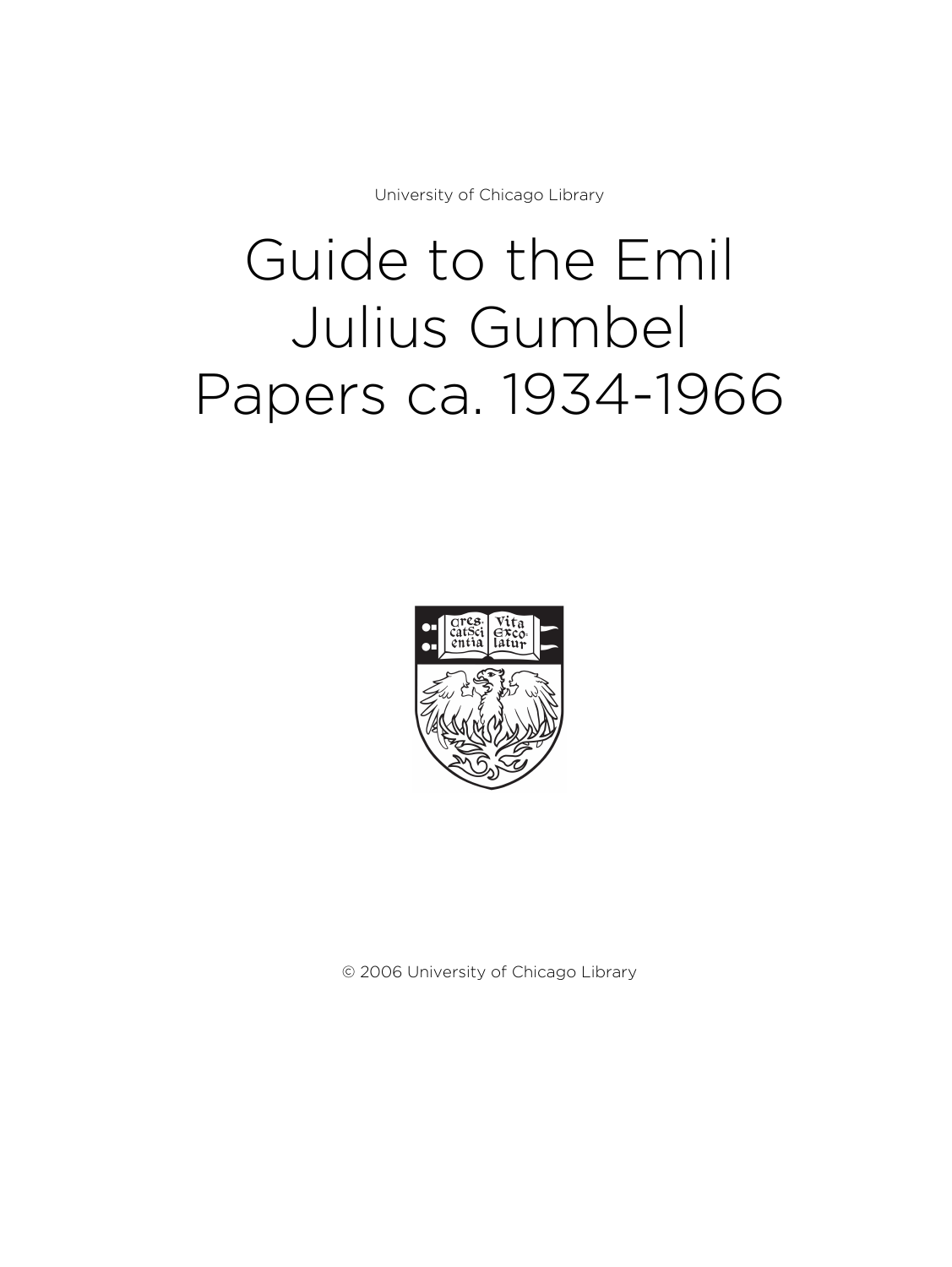# **Table of Contents**

| 3 |
|---|
| 3 |
| 3 |
|   |
| 4 |
| 4 |
| 4 |
| 4 |
|   |
|   |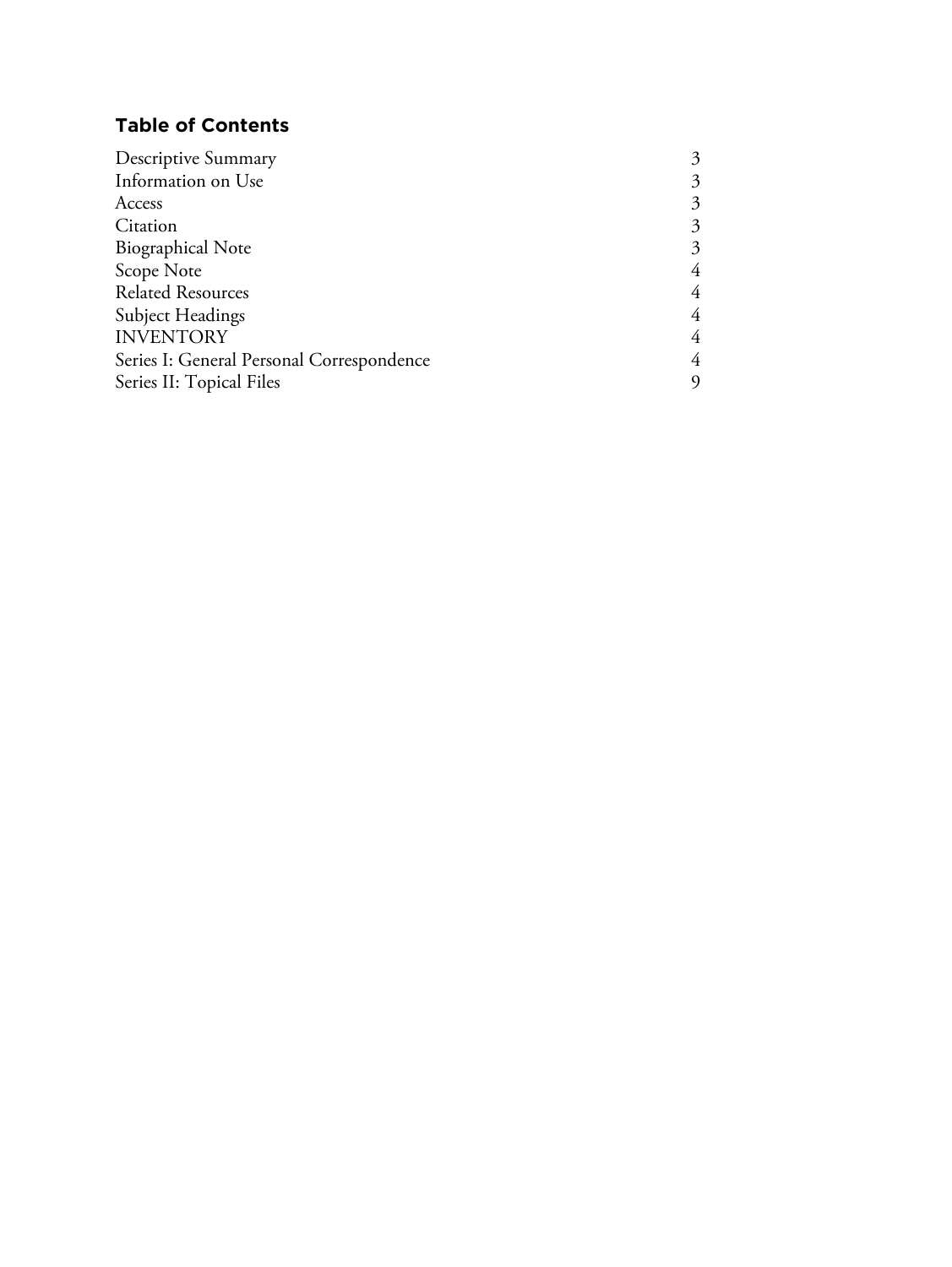## **Descriptive Summary**

| <b>Identifier</b> | <b>ICU.SPCL.GUMBEL</b>                                                                                                                                                                                                                                                                                                                                                                                 |
|-------------------|--------------------------------------------------------------------------------------------------------------------------------------------------------------------------------------------------------------------------------------------------------------------------------------------------------------------------------------------------------------------------------------------------------|
| <b>Title</b>      | Gumbel, Emil Julius. Papers                                                                                                                                                                                                                                                                                                                                                                            |
| Date              | ca. 1934-1966                                                                                                                                                                                                                                                                                                                                                                                          |
| <b>Size</b>       | 2 linear ft. (4 boxes)                                                                                                                                                                                                                                                                                                                                                                                 |
| <b>Repository</b> | Special Collections Research Center<br>University of Chicago Library<br>1100 East 57th Street<br>Chicago, Illinois 60637 U.S.A.                                                                                                                                                                                                                                                                        |
| <b>Abstract</b>   | The Emil Julius Gumbel Papers consist primarily of general personal<br>correspondence arranged alphabetically by correspondent, including in most<br>cases a copy of Gumbel's reply. Also included in the collection are Gumbel's<br>topical files. These files pertain for the most part to particular episodes and<br>activities, such as Gumbel's association with the Office of Strategic Service. |

## **Information on Use**

## **Access**

No restrictions.

## **Citation**

When quoting material from this collection, the preferred citation is: Gumbel, Emil Julius. Papers

# **Biographical Note**

Emil J. Gumbel, (1891-1966), a mathematical statistician, was one of the many German intellectuals who opposed the Nazi regime and fled their homeland with the hope that democratic government in Germany could be restored through their efforts abroad. The Gumbel papers reflect his associations with fellow anti-Nazis, and their activities to help their homeland recover from the devastation wrought by the Third Reich. Gumbel's early life was spent in Munich where he studied economics, engineering, and actuarial science as well as mathematics and statistics. He joined the faculty of Heidelberg University in 1922 and during the next decade became widely known for his political writings as well as his scientific work. His political views were largely the result of a determined pacifism acquired during his service in the First World War. Through the 1920's he wrote several books and articles which exposed the militaristic goals and political intimidation of right-wing elements whose influence was then growing in Germany, especially the Freikorps and the young National Socialist Party. As a result of his investigations Gumbel was dismissed from the Heidelberg faculty when the Nazis came to power in 1933. He spent the next several years in France, teaching at the Universities of Paris and Lyons, then,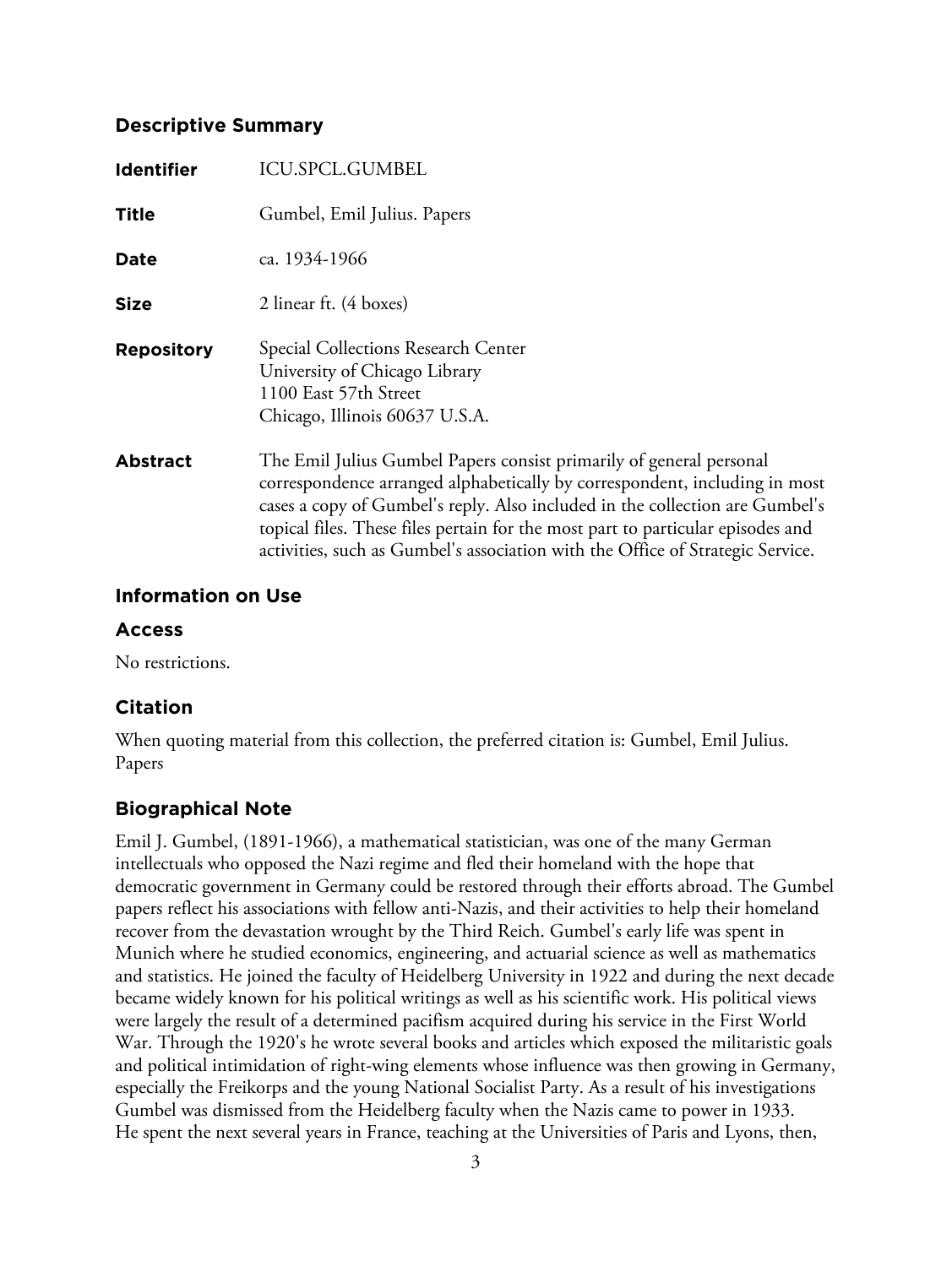upon the German invasion of France in 1940, Gumbel emigrated to New York City, where he obtained a position at the New School for Social Research.

Gumbel's knowledge of German political affairs enabled him to take an active part in the struggle against the Nazis. The papers record that he was frequently consulted by students, scholars, and government agencies, especially the Office of Strategic Services. Most of the correspondence in the collection is from the 1940's, during which period Gumbel continued to maintain his ties with former colleagues in Europe, North and South America. The papers include correspondence with several friends whom he helped escape the Nazis, and with such associates as Otto Lehmann-Russbuldt, president of the Deutsche Liga für Menschenrechte, and Paul von Schoenaich of the Deutsche Friedensgesellschaft. Gumbel's postwar concern for the reconstruction of Germany, the welfare of his countrymen, and his opposition to German rearmament are also documented in the papers by correspondence and such public statements as his "Erklärung gegen Deutsche Aufrüstung."

Gumbel continued to teach at the New School and other New York institutions until his death in 1966.

# **Scope Note**

The Emil Julius Gumbel Papers consist primarily of general personal correspondence arranged alphabetically by correspondent, including in most cases a copy of Gumbel's reply. Also included in the collection are Gumbel's topical files. These files pertain for the most part to particular episodes and activities, such as Gumbel's association with the Office of Strategic Service.

# **Related Resources**

The following related resources are located in the Department of Special Collections:

His scientific papers, centered on order statistics, especially the development and application of the theory of extreme values, are deposited in the Leo Baeck Institute of New York.

http://www.lib.uchicago.edu/e/spcl/select.html

# **Subject Headings**

• Gumbel, Emil Julius, 1891-

# **INVENTORY**

## **Series I: General Personal Correspondence**

# **Box 1**

**Folder 1**

Correspondence A-B

- Altschul, Eugen
- American Civil Liberties Union
- Das Andere Deutschland
- Aufbau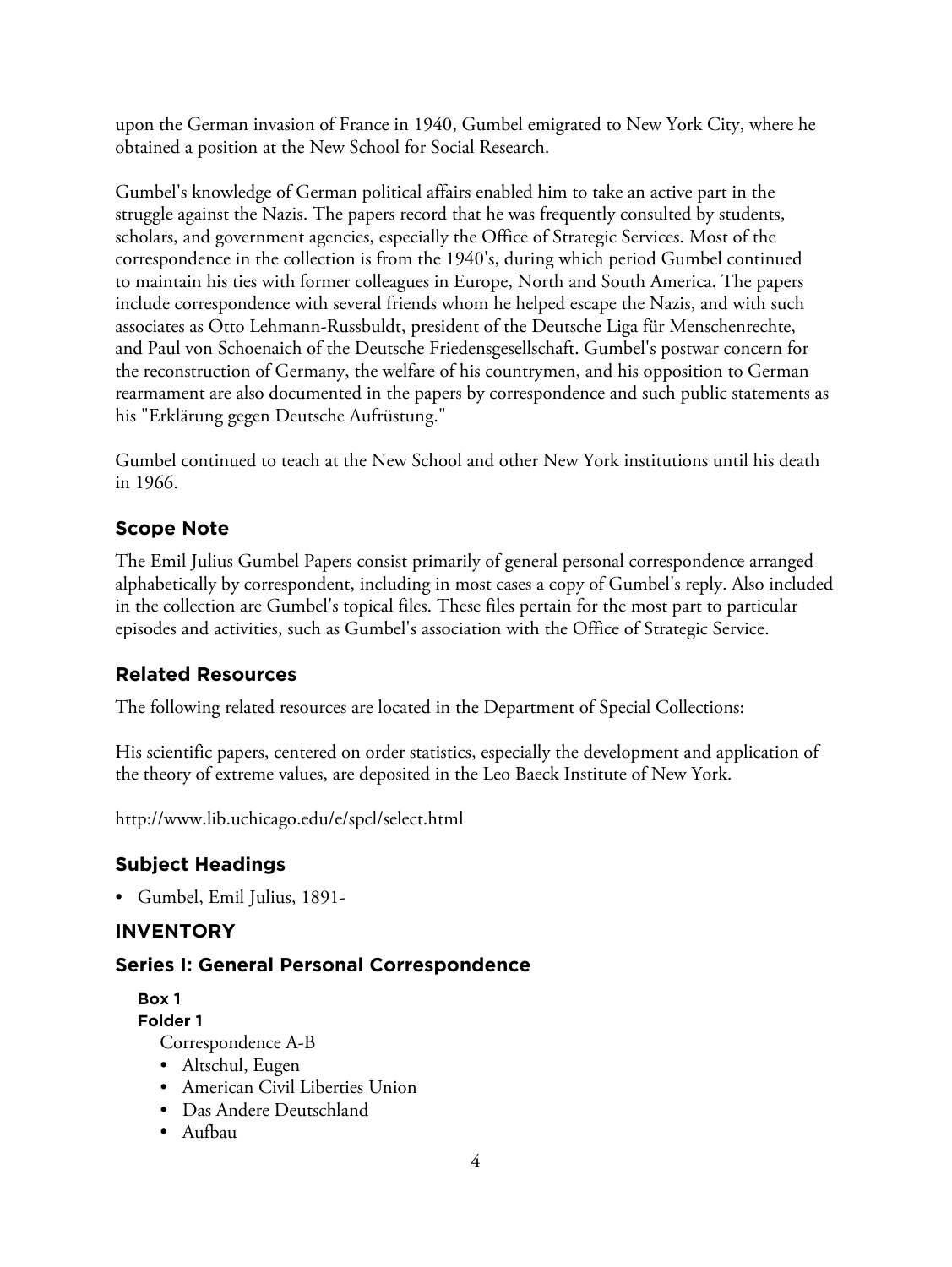- Balch, Emily G.
- Baldwin, Roger
- Becher, Johannes R.
- Becker, Hertha
- Berger, Erwin
- Brinitzer, Maria
- British Press Service
- Brown, Lyndon O.
- Buek, Otto
- Bürger, Ottmar

#### **Folder 2**

Correspondence C-F

- Cerf, P.
- Comite National Francais aux Etats-Unis
- The Commentary
- Committee for One Million
- Common Cause, Inc.
- Crabb, George A.
- Dejardin, G.
- Dora, Francis E.
- von Doss, Ilse Wolff
- Douglas, William O.
- Dover Publications
- Dunn, L.C.
- Eichler, Willi
- Emersleben, Otto
- Falck, Carl

#### **Box 1**

**Folder 3**

Falk, Alfred

**Box 1**

#### **Folder 4**

Falk, Alfred

**Box 1**

## **Folder 5**

Correspondence F-K

- Flanders, Ralf E.
- Fliess, Peter J.
- Franklin, Harry Lee
- Freymann, M.
- Fritsch, Mia
- Fröhlich, Rosi and Paul
- Gaffron, H. (Hons)
- Georgi, M.
- German-American Council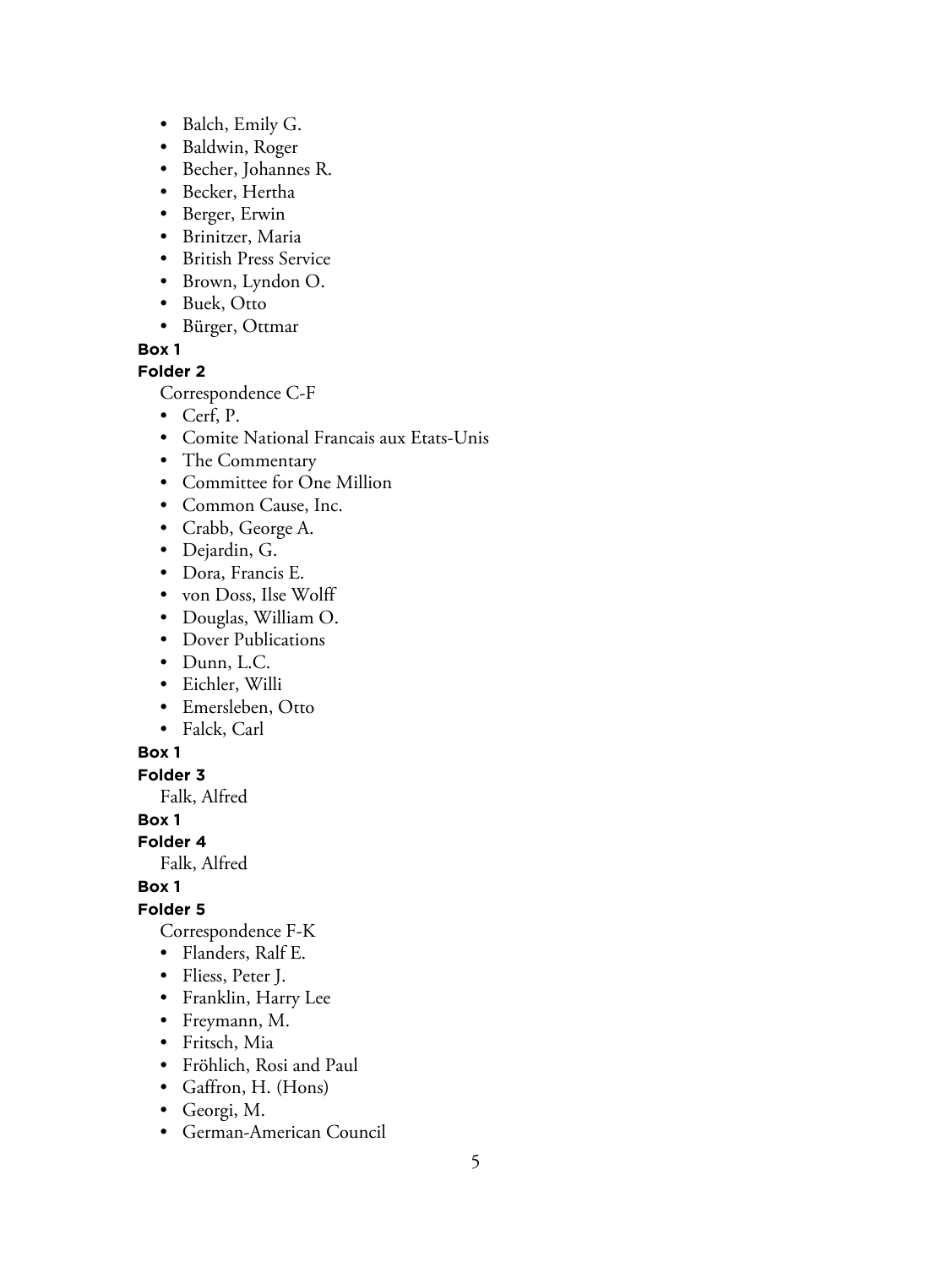- Goetze
- Greenwood, M.
- Goldziher
- Hadamard, Jacques
- Hammer, Walter
- Hansome, Marius
- Hermann
- Hertz
- Hilger, Wilhelm Joseph
- Höfler, Heinrich
- Inoue, Kakutaro
- Jacobsen, Otto
- Kallman, H.
- Kelly, Edna F.
- Kempfert

#### **Folder 6**

Kempner, Robert M.W.

**Box 1**

#### **Folder 7**

Correspondence K-L

- Kessman, Dorothy M.
- Kersten
- Klimpt, E.E.
- Kraschutzki, Heinz
- Kuczynski, Marguerite
- Kuester, Fritz
- Kun, Frederick
- Kuhn, Hermann
- LaCroix, Max

**Box 1**

#### **Folder 8**

Lehmann-Russbüldt, Otto

## **Box 1**

**Folder 9**

Lehmann-Russbüldt, Otto

#### **Box 1**

**Folder 10**

Lehmann-Russbüldt, Otto

## **Box 1**

**Folder 11**

Lehmann-Russbüldt, Otto

## **Box 1**

**Folder 12**

Lehmann-Russbüldt, Otto

#### **Box 1**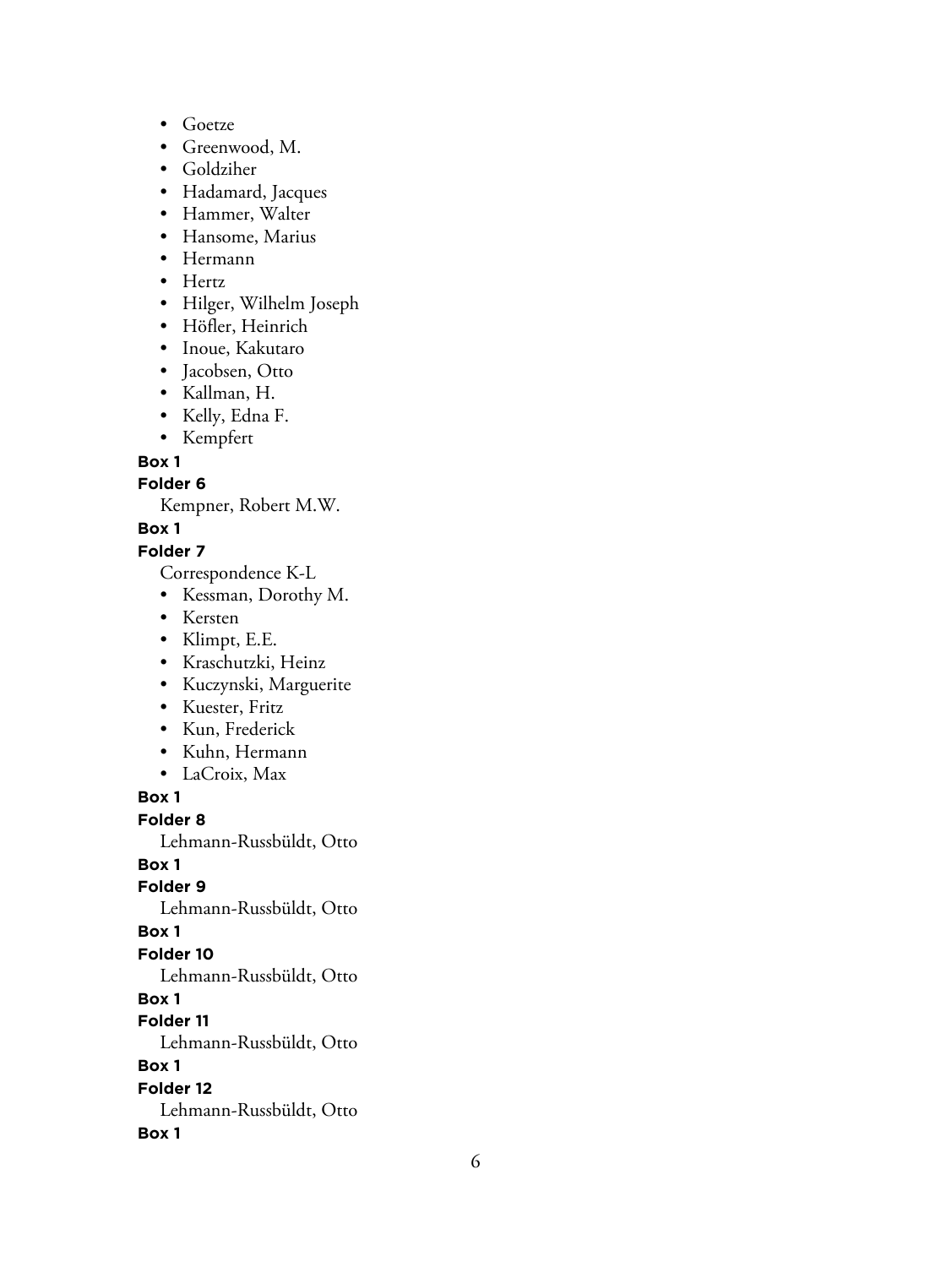#### **Folder 13**

Lehmann-Russbüldt, Otto

## **Box 1**

**Folder 14**

Lehmann-Russbüldt, Otto

## **Box 1**

**Folder 15**

Lehmann-Russbüldt, Otto

#### **Box 1**

**Folder 16**

Lehmann-Russbüldt, Otto

**Box 1**

**Folder 17**

Lehmann-Russbüldt, Otto

## **Box 1**

**Folder 18**

Lehmann-Russbüldt, Otto

## **Box 1**

**Folder 19**

Correspondence L-M

- Leroux
- Lloyd, D.
- Löwenthal, Fritz
- Luschnat
- Macmillan Co.
- Magdeburg, University, Philosophische Fakultät
- Meyer, Albert Willy
- Middleman, W.
- Moch, Jules
- Morse, Wayne
- Munter

**Box 2**

## **Folder 1**

Correspondence N-R

- Nathan, Otto
- Nation
- National Council for Prevention of War
- Nielsen, William Allan
- New York Times
- Norden, Albert
- Oelze, Werner
- Oriender, Anita
- Paetel, Karl
- Pearson, E.S.
- Penham, Daniel F.
- Perrin, Francis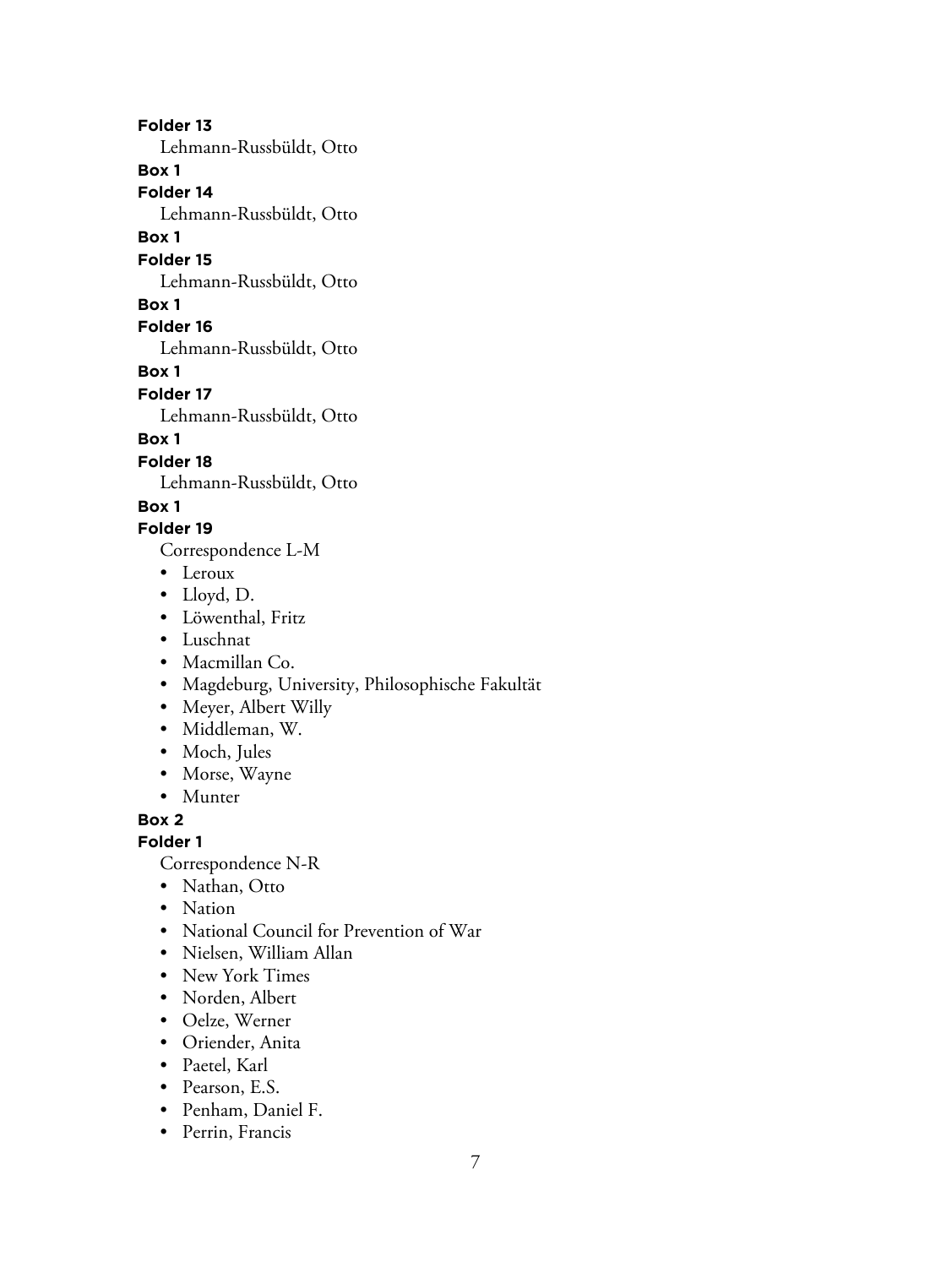- Pollock, Frederick
- Radbruch, Gustav

## **Folder 2**

Correpondence R

- Reisner, Konrad
- Rhein Neckar Zeitung
- Riebel, Paul
- Rosenfeld, Kurt

## **Box 2**

#### **Folder 3**

Correspondence S

- Saffron, H. (Hans)
- Salomon, Esme
- Schairer, Reinhold
- Scheer, Maximilian
- Schoenaich, Freiherr von
- Schoenbaum, E.
- Schramm, Hanna

#### **Box 2**

#### **Folder 4**

Schwarz, Arthur

#### **Box 2**

**Folder 5**

Schwarz, Arthur

## **Box 2**

#### **Folder 6**

Schwarz, Arthur

## **Box 2**

#### **Folder 7**

Correspondence S

- Sellin, Thorsten
- Senzig, Guido
- Seydewitz, Max
- Simon, Hugo
- Stern, Catherine
- Sternthal, Frederick
- Studenic, Hubert

# **Box 2**

## **Folder 8**

Correspondence T-W

- Taube, Arthur
- Thomson, William M.
- Uhlmann, Carla
- Van Abbe, Derek
- Wedel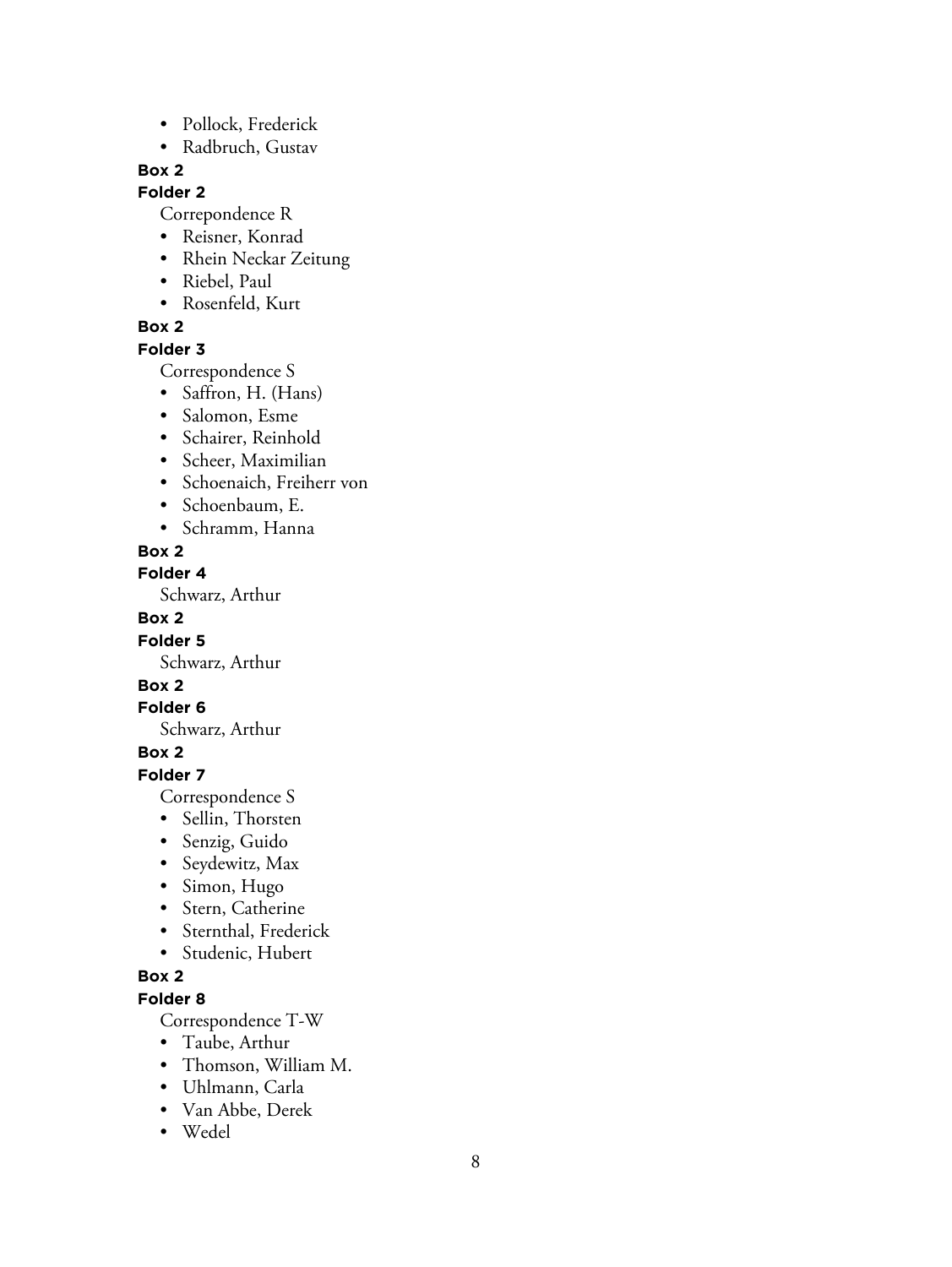- Weil, Bruno
- WMCA, station
- Writer's War Board
- Wolff, Arthur

**Folder 9**

Unidentified correspondence and papers

## **Series II: Topical Files**

## **Box 2**

#### **Folder 10-17**

Academic Affairs

• Correspondence and papers relating to Gumbel's position at the New School for Social Research and other institutions, inquiries for support from foundations, and various administrative papers. Ca. 1940-66.

## **Box 3**

## **Folder 1-11**

Bergstraesser Affair

• Correspondence, statements, and clippings relating to Gumbel's part in the investigations of Arnold Bergstraesser, a German immigrant who taught at Scripps College and the University of Chicago. Suspected of Nazi sympathies, Bergstraesser was twice interned by federal authorities, and his academic appointments stirred much controversy. Ca. 1940-45.

## **Box 3**

#### **Folder 12**

Curricula vitae and bibliographies of Gumbel's publications, to Ca. 1939.

## **Box 4**

## **Folder 1-2**

École Libre des Hautes Études

• Correspondence and papers relating to Gumbel's association with the École Libre des Hautes Études, an institute for research and study founded in New York City in 1942 by French-speaking immigrants. Ca. 1942-45.

# **Box 4**

## **Folder 3**

Erklärung gegen Deutschen Aufristung

• Drafts of, and correspondence relating to, a public statement against German rearmament composed by Gumbel and co-signed by many prominent German scholars. The statement appeared in the New York Times, July 12, 1952.

## **Box 4**

## **Folder 4**

Hamburg, University of, visiting professorship.

• Correspondence and other papers produced and received by Gumbel during his term as visiting professor at the University of Hamburg in 1964.

#### **Box 4**

#### **Folder 5**